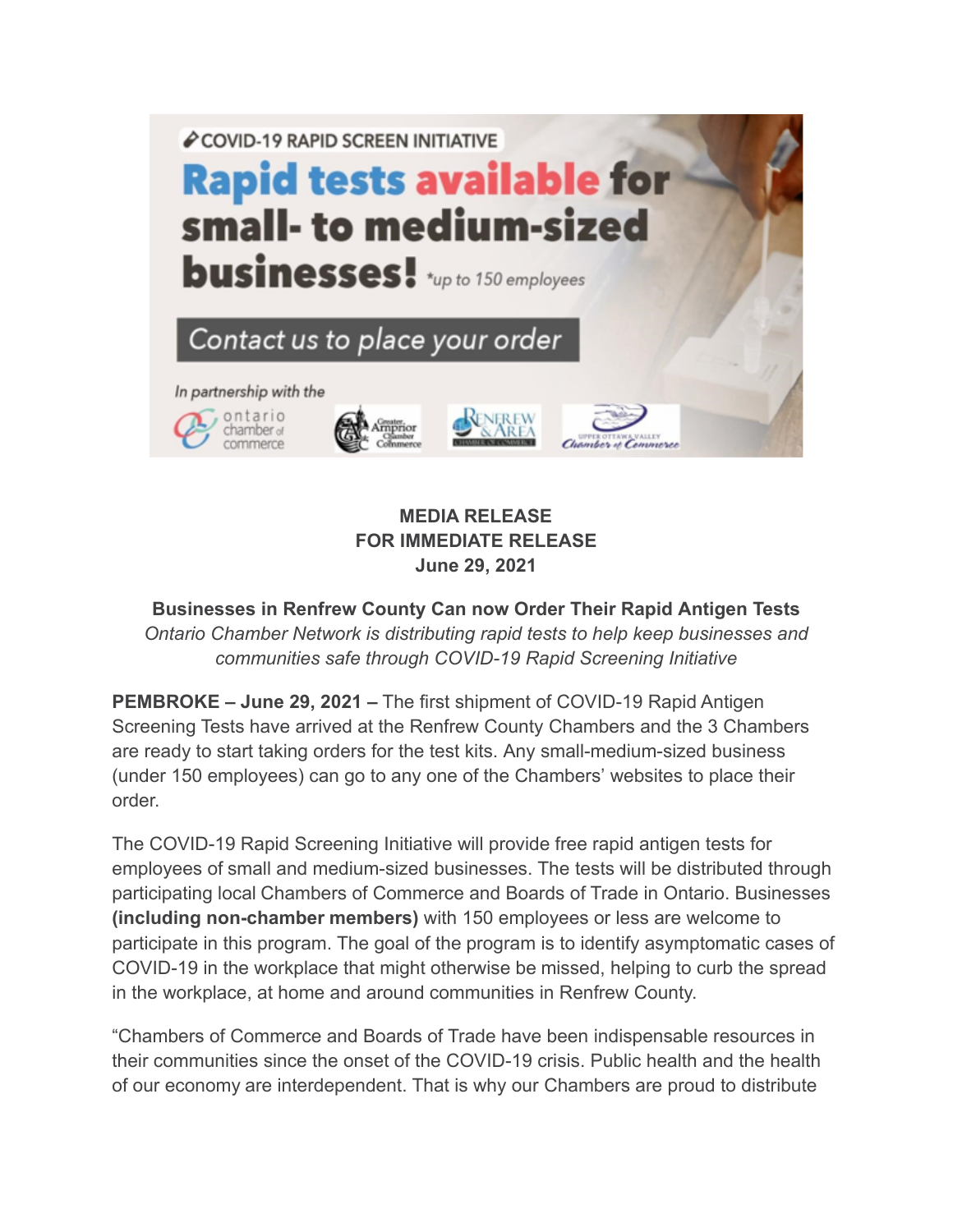rapid tests to small businesses in Renfrew County. We hope that through this program, we will be able to curb the spread and reopen our local economy safely," said Lorraine MacKenzie, Executive Director, Upper Ottawa Valley Chamber of Commerce. "Today over 2.4 million tests have been distributed to SME businesses in Ontario" continued Ms. MacKenzie.

The COVID-19 Rapid Screening Initiative will provide free rapid antigen tests for employees of small and medium-sized businesses. The tests will be distributed through participating local Chambers of Commerce and Boards of Trade in Ontario. Businesses **(including non-chamber members)** with 150 employees or less are welcome to participate in this program. The goal of the program is to identify asymptomatic cases of COVID-19 in the workplace that might otherwise be missed, helping to curb the spread in the workplace, at home and around communities in Renfrew County.

The Initiative was first successfully piloted in the Waterloo region by the Greater Kitchener Waterloo and Cambridge Chambers of Commerce in partnership with Communitech, the Government of Ontario and Government of Canada. Through this pilot, the chambers have delivered 120,000 kits to nearly 1,400 businesses in the region. This means that up to 30,000 employees in essential workplaces are receiving regular screening twice weekly in the Waterloo region alone. The COVID-19 Rapid Screening Initiative builds upon the success of this existing program and delivers tests into the hands of small and medium-sized businesses across the province.

"Rapid testing is one of the key ways to keep workplaces as safe as possible during the pandemic as we wait for vaccinations to roll out. It will be an essential part of curbing the spread of COVID-19 in our communities so that we can get on the path to economic recovery faster," said Rocco Rossi, President and CEO of the Ontario Chamber of Commerce.

Interested SMEs will be able to log into one of the 3 Renfrew County Chambers' websites or visit <https://sites.google.com/view/rapidtestsrenfrewcounty/home> to order their two-week supply of rapid tests.

Once businesses have submitted the required signed agreement, they will be contacted by their preferred Chamber location to arrange for a scheduled time to pick up their kits. There are 3 locations within Renfrew County, Arnprior, Renfrew and Pembroke. A designate from each SME, responsible for supervising the self-screening collection onsite, will be required to attend the site for the initial pick-up where they will receive video training to properly supervise the screening process and safely dispose of the used kits.